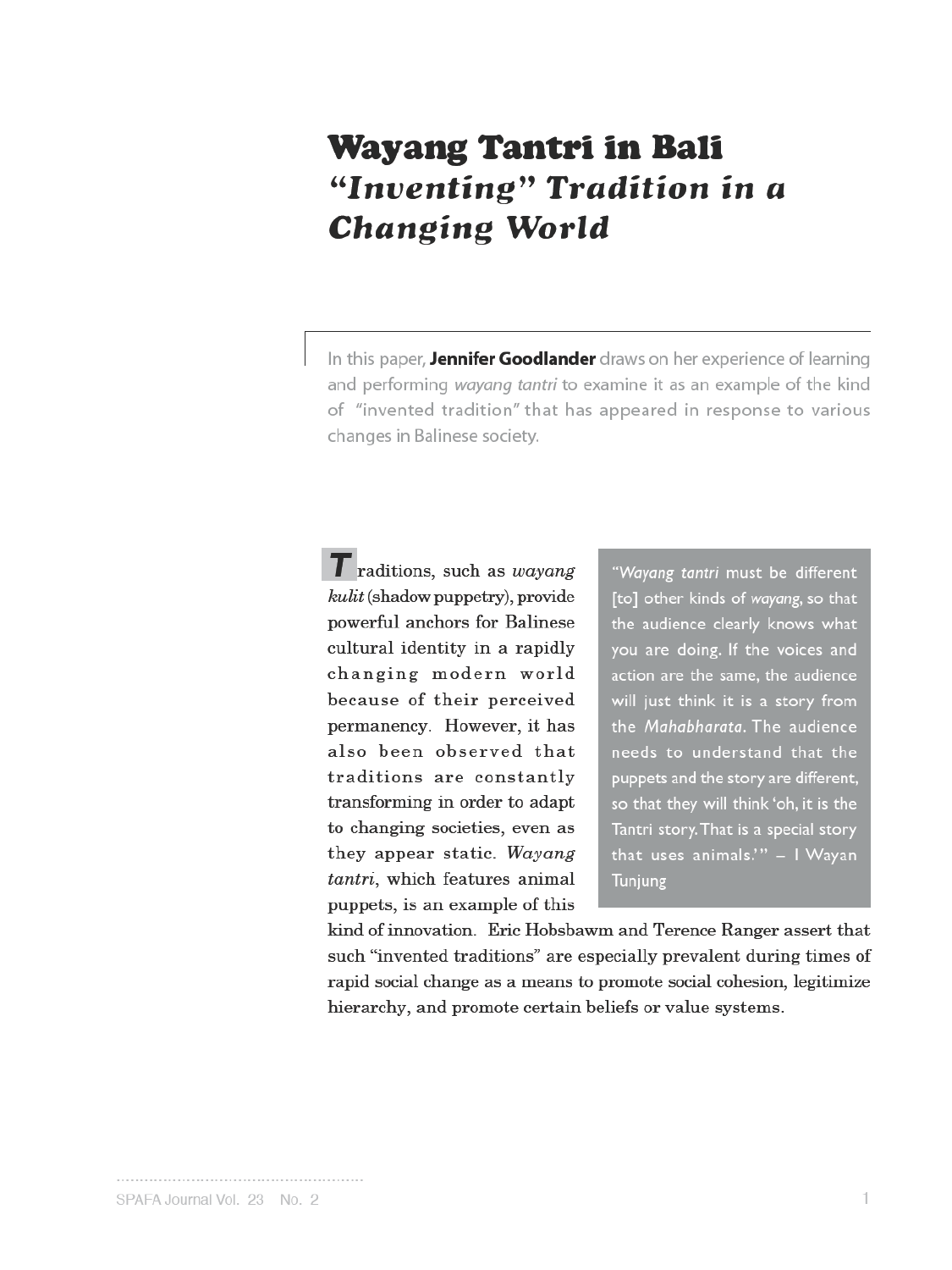The term "tradition" suggests an object or practice has come, unchanged, from some mythical past into the present. *Wayang kulit*, or shadow puppetry, is often considered one of the oldest and most important performance traditions in Bali. The performance features flat, two-dimensional puppets, made out of carved leather that are manipulated against a screen by a single puppeteer, and is an integral and entertaining part of a ceremony or ritual. The *dalang*, or puppeteer, is the central figure in this performance genre and is revered in Balinese society as a teacher and spiritual leader. The primary story sources are the Hindu epics of *The Mahabharata* and the *Ramayana*, and the method of performance has been handed down from teacher to student for generations. *Wayang tantri*, a new genre of shadow puppetry, which features animal puppets, complicates the idea of "tradition" because difference and innovation is what makes it popular with both Balinese and international audiences. The dynamic puppets and new story material are performed not only at temple ceremonies, but also recorded and available on DVDs and cassette tapes, making the performances widespread (sometimes *wayang tantri* performances are broadcast on television). *Wayang tantri* seems to stand in contradiction to the idea of *wayang kulit* as a traditional art form in Bali – a categorization that denies it change. How might *wayang tantri* be understood as "tradition" in Balinese society and what is the relationship, therefore, between tradition and innovation?

Traditional arts and culture in Bali are noted for their resilience and adaptability in spite of the many outside pressures such as tourism and global modernism. Unlike many others who seem to be in danger of losing their traditional art forms, the Balinese "have been readily praised for their ability to borrow whatever foreign influence suits them while nevertheless maintaining their identity over the centuries" (Picard, 1990, p.37). Much of this research focuses on Balinese cultural performance as reaction to and in relation with the large influx of tourists and other foreigners who have visited or moved to the island in the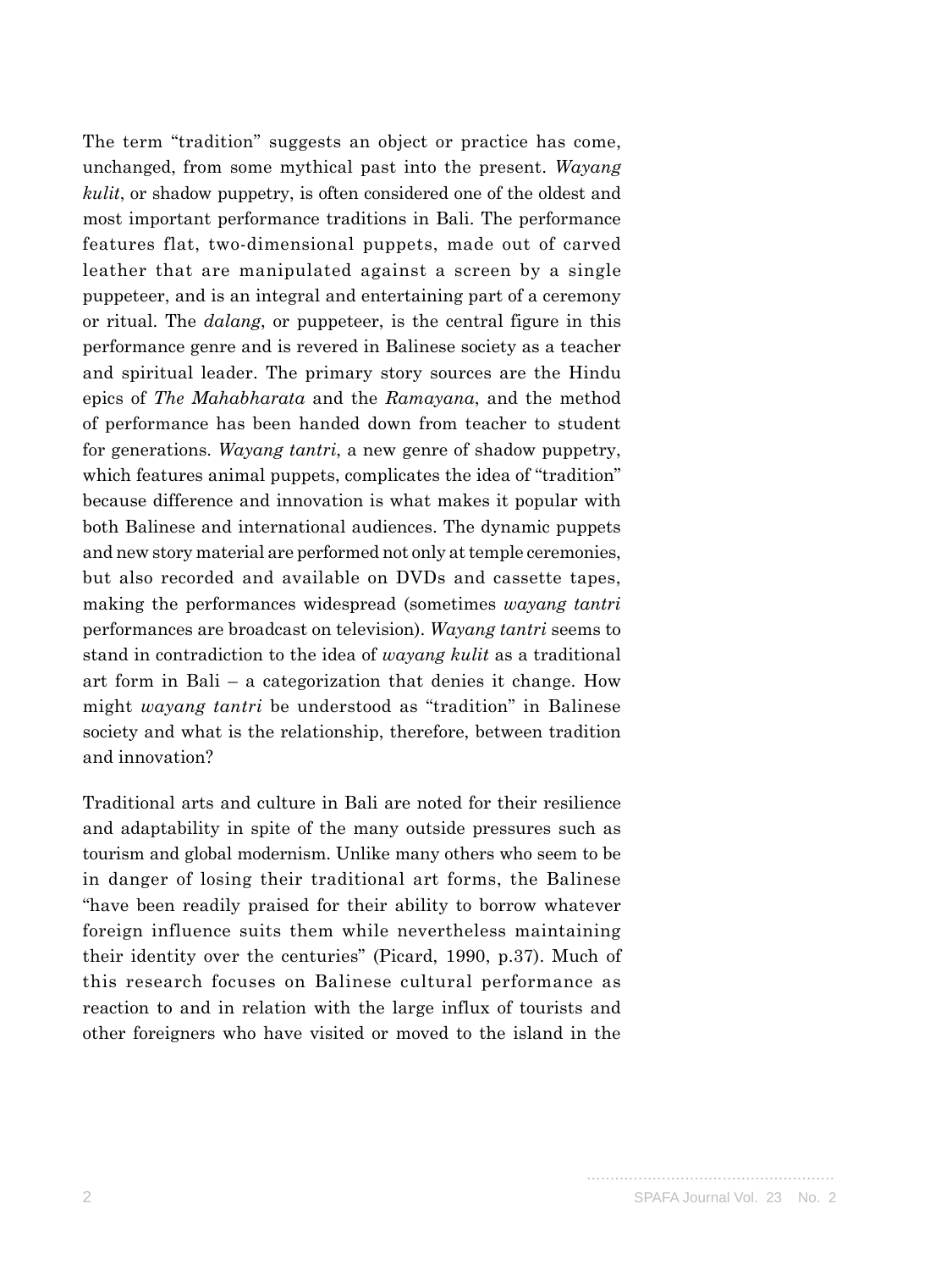last century or so.<sup>1</sup> Others, such as Philip Yampolsky, a prominent ethnomusicologist, complain that tourism is but one of a number of forces, including "television, the cassette industry, and, above all, the cultural policies of the Indonesian government" that are working together to impoverish regional arts around Indonesia (1995, p. 700). Against these two narratives of traditional arts versus innovations that will impoverish these traditions, emerges a third voice, which argues that innovation is necessary to the endurance and well-being of those very traditions. Balinese artist and scholar I Made Bandem advocates: "It is high time that Bali moved forward from simply revitalizing its arts and culture to also inventing contemporary creations" (Bali Daily, 2012). In the same interview, Bandem explains that maintaining the spiritual integrity of Balinese performance must be a primary concern while also exploring new creations that balance local, national, and global influences. *Wayang kulit* provides a useful case to examine the role of the many different influences on traditional performance in Bali within the context of Bandem's "preservation with innovation."

The idea that traditions change in response to social and political influences is not new. Eric Hobsbawm and Terence Ranger name these kind of innovations as "invented traditions" and note that they are accepted uncritically by the society as "traditions," which reflect that society's changing social and religious values while providing a key marker of identity in relation to others. Matthew Issac Cohen, writing about contemporary *wayang*, concludes that local artists in Bali were, and are, too embedded within their traditions to make *wayang* a "modern" art form that speaks to a contemporary audience, both during the colonial period in Indonesia and beyond (2007, p. 340). Cohen worries that the once great "diversity in local artistic life is threatened by corporate-driven culture and the standardization of artistic traditions by government agencies, educational institutions, media bodies, professional associations

<sup>&</sup>lt;sup>1</sup> For more on this, see Picard (1990), Howe (2005), or Vickers (1989).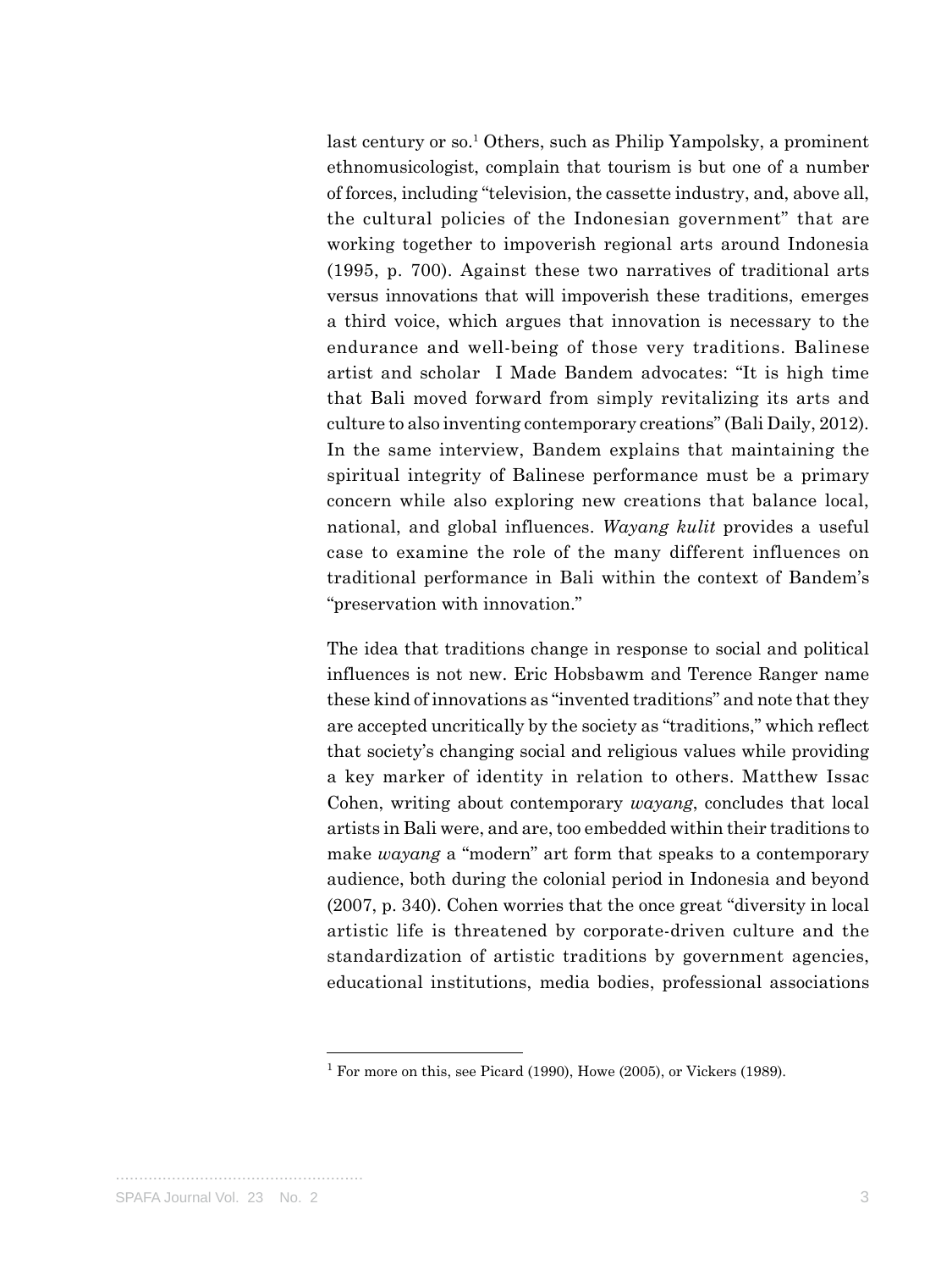and diverse market forces" (2007, p. 339). These same forces can also foster creativity and provide an environment that allows for new forms such as *wayang tantri* to thrive alongside the established traditions – thus resulting in an increase of diversity. Even though *wayang tantri* is not an "invented tradition" per se, I find Hobsbawm and Ranger's language useful because it speaks to how new or changing traditions, such as *wayang tantri*, are prevalent during times of rapid social change as a means of legitimizing hierarchy, and promoting social cohesion and certain beliefs or value systems (Hobsbawm 1983, p. 1). Through an examination of *wayang tantri* as "invented tradition" I hope to open up a dialogue about what tradition means and how it functions within a Balinese context that might prove useful in understanding tradition and change within Southeast Asian performing arts more generally. First I will give a brief overview of the discourse an tradition and the arts within an Indonesian and Balinese context, which will provide a basis for understanding how the arts have been used as both a political and social force. Next I will examine the origins of *wayang tantri* and provide parameters for understanding it as invented tradition within the larger practice of *wayang kulit*. Then I will analyze my own experience learning *wayang tantrii* and the story I performed in order to demonstrate how *wayang tantri* functions as a contemporary, or invented tradition.

#### **Situating Tradition: Bali and Indonesia**

The idea of "tradition" is key for understanding the relationships between arts and culture in Bali and the greater Indonesian nation in both the historical and present moment. In this paper, I use the term tradition to designate objects and practices that are given a special status within Balinese culture because of their perceived authentic connection to the past. Traditions form the backbone of Indonesia's motto "unity in diversity" or what Benedict Anderson describes as the "imagined community" of the nation (2006, p. 6). To create a cohesive nation, Indonesia's early leaders had to devise a method to unify many different people; Indonesia is made up of over 6,000 inhabited islands and over 230 million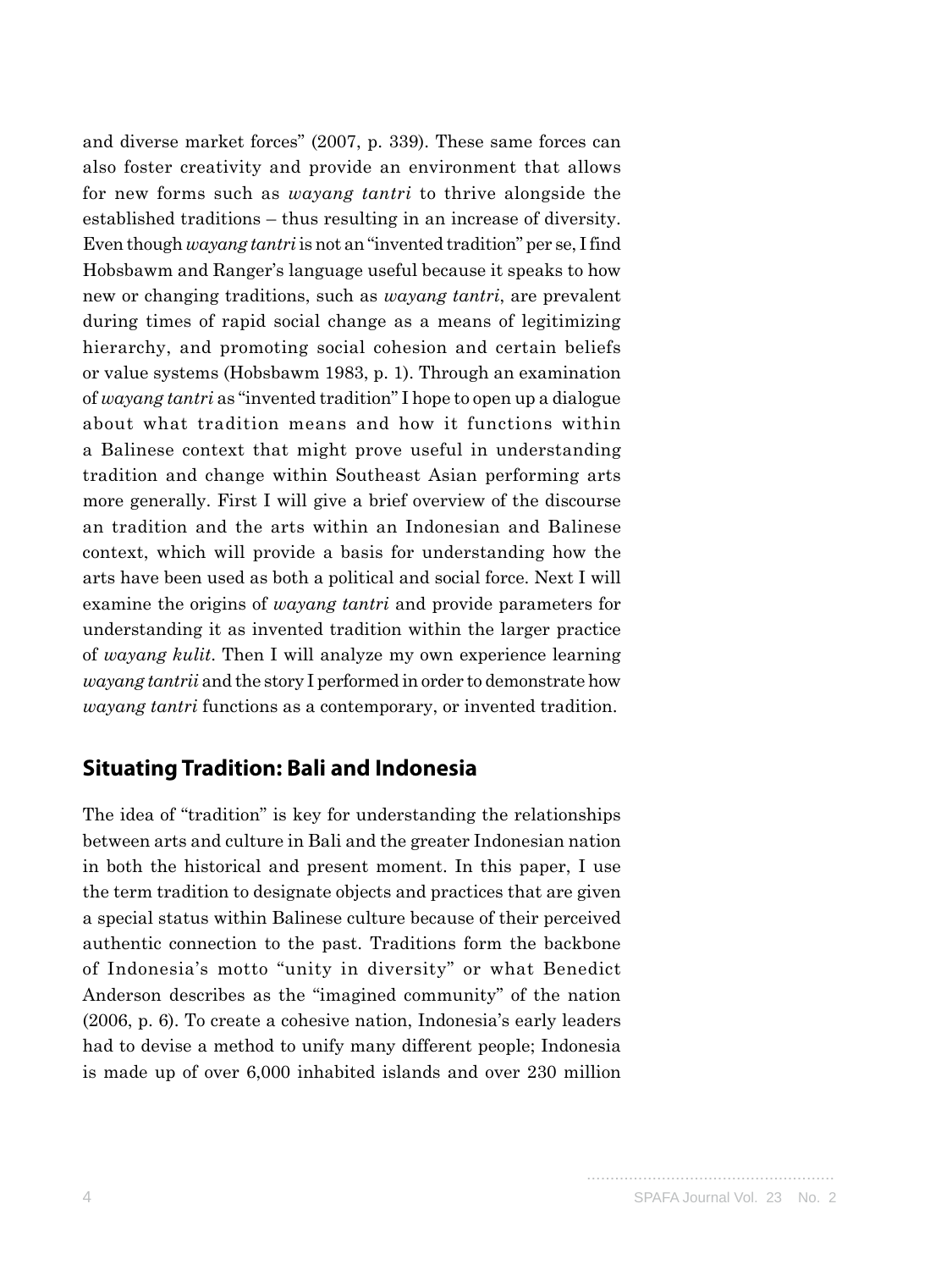people, with vast geographic differences and a dozen major and hundreds of minor ethnic groups each with its own distinct language and culture. The national motto "*bhinneka tunggal ika*," or "unity in diversity," or more literally "many but one," derives from old Javanese and expresses the Javanese ideal that there is an essential unity in all things. This motto became a way for Indonesians to recognize their differences, but to also come together. The arts and other markers of difference such as local dress and architecture, "traditions," became the preferred symbols of Indonesia's diversity. Political scientist Ian Chalmers, in an excellent introduction to Indonesian culture and politics, notes that:

[. . .] traditions collectively become an instrument used to maintain social and political dominance; traditions are 'invented', constructed so as to legitimize the power of ruling social groups. However, tradition can also be understood as the set of cultural forms that gives meaning to everyday political and social practice, sometimes in conflict with – or beyond the knowledge of – the dominant social group. [. . .] tradition-creation is understood as a dynamic social process involving interaction between political elites and societal forces. (2006, p. 1)

Chalmers recognizes that the central government prefers material and aesthetic traditional expressions as a way to celebrate diversity while legitimizing the dominant ideologies of the Indonesian government because people are encouraged to express local identity through dance and dress rather than through a bid for political power. Examples of how tradition and the arts are negotiated as national culture can be seen at the National Museum in Jakarta and Taman Mini Indonesia. This museum and amusement park respectively demonstrate that Indonesian culture is many things: traditional food, customs, language, dress, and architecture. All of these are on display so that visitors might be able to better understand the culture of Indonesia. Many of the exhibits are of musical instruments, local clothes, puppets, masks, and pictures of dance or other performances (Figure 1), rather than on historical,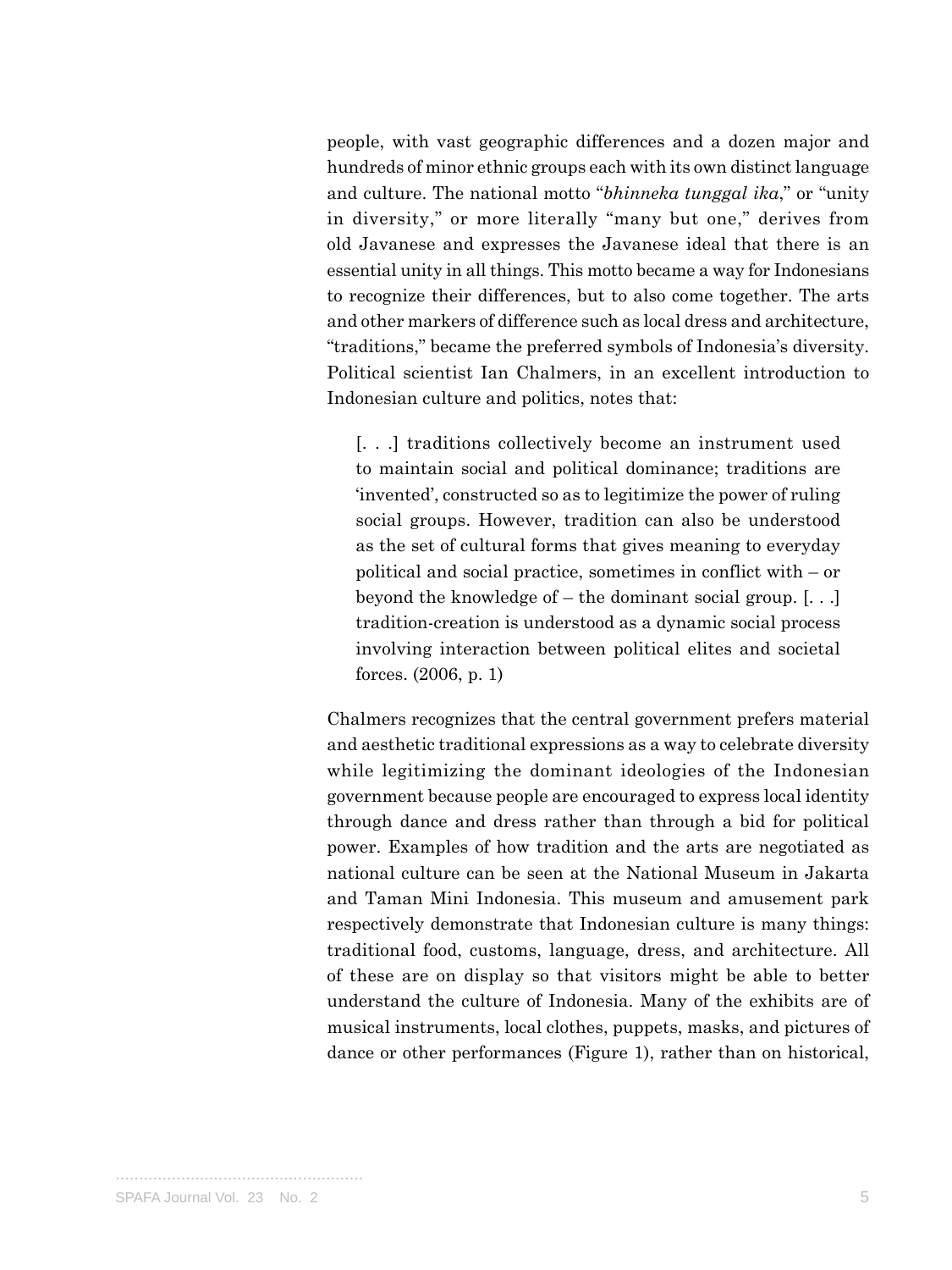linguistic, or religious differences. In Indonesia, culture often finds meaning and expression in the arts, so much so that these two often seem synonymous. Chalmers also recognizes that tradition can also function as a counter-hegemonic form of cultural expression in contrast to their use as part of the national narrative. *Wayang tantri* demonstrates how Balinese arts function as traditions that can both uphold and subvert the national status quo.



*Figure 1: A display depicting differences in traditional regional clothes around Indonesia at the museum at Taman Mini.*

## **Inventing the Tradition of** *Tantri*

*Wayang tantri* stands apart from the many innovative forms of *wayang* described by Cohen (2007, p. 356-362), because it evolved within Balinese culture without direct influence outside of Indonesia. *Wayang tantri* has endured as an independent genre of puppet performance, with different stories that can be suited to specific performance situations, much like the *Mahabharata* and *Ramayana* are used, and with its own distinctive characters. *Wayang tantri* has survived as a genre outside the realm of one master artist and is being performed by other *dalang* (puppeters) on a more frequent basis.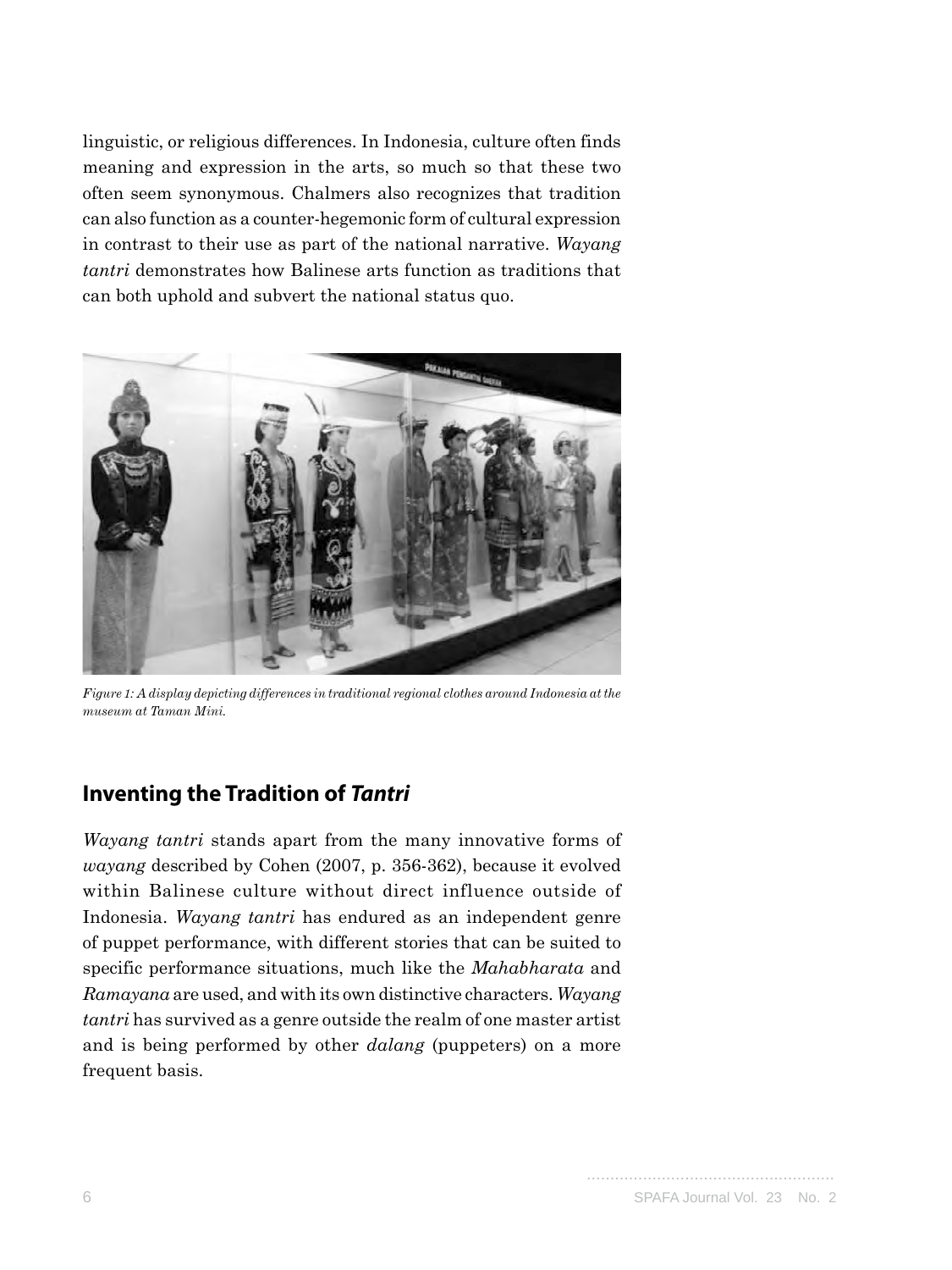*Wayang tantri* is one kind of several new genres of *wayang kulit* in Bali. It was first created in 1981 by I Made Persib, a student in the *pedalangan*, or puppetry, programme at the Akademi Seni Tari Indonesia Denpasar  $(ASTI),$ <sup>2</sup> for a performance at a university arts festival in Bandung. This new kind of *wayang kulit* tells stories from *Ni Diah Tantri*, an Indian story, also known in India as the *Pancatantra* (Cohen, 2007, p. 356) or *Tantri Kamandaka* (Sedana, 2002 p. 28). Persib only performed the new genre a couple of times. The name most often associated with *wayang tantri* is that of I Wayan Wija, a respected *dalang* from Sukowati, because he popularized *wayang tantri* through his use of dynamic animal puppets and the larger *gamelan* ensemble, *batel Semar Pagulingan*, such as that used in *wayang Ramayana* (2000, Yayasan Bali Galang). Wija has performed *wayang tantri* frequently in Bali and around the world; he performed *wayang tantri* in August 2011 as part of an exhibition, 'Balinese Art and Culture' at the San Francisco Asian Art Museum. My teacher, I Wayan Tunjung, was a student of Wija's and now regularly performs *tantri*.

*Wayang tantri* purposefully brings the tradition of *wayang* to a larger audience, in a time when traditional arts must compete with the draw of movies and television. In a film produced by the Asian Art Museum, Wija explains that after learning the tradition of *wayang* from his father, he desired to develop his own style and to create new characters so that he "could find ways for the tradition to be accepted by modern audiences" (Chu, 2012). Many Balinese artists share Wija's concern that *wayang kulit* will not continue as a dynamic performance in Bali and that audiences will dwindle because they do not find it relevant or interesting.3

 $2$  Akademi Seni Tari Indonesia (ASTI, Indonesian Academy of the Arts) is now the Institut Seni Indonesia (ISI, Indonesian Institute for the Arts) and offers S1 and S2 (BA and MA degrees) in puppetry, dance, theatre, and music. Previously it was also the Sekolah Tinggi Seni Indonesia (STSI, Indonesian University of the Arts).

<sup>3</sup> For example, Emiko Saraswati Susilo, one of the founders of the Balinese performance group Çudamani, recently posted on Facebook about this concern and the group's efforts to introduce and excite a young audience.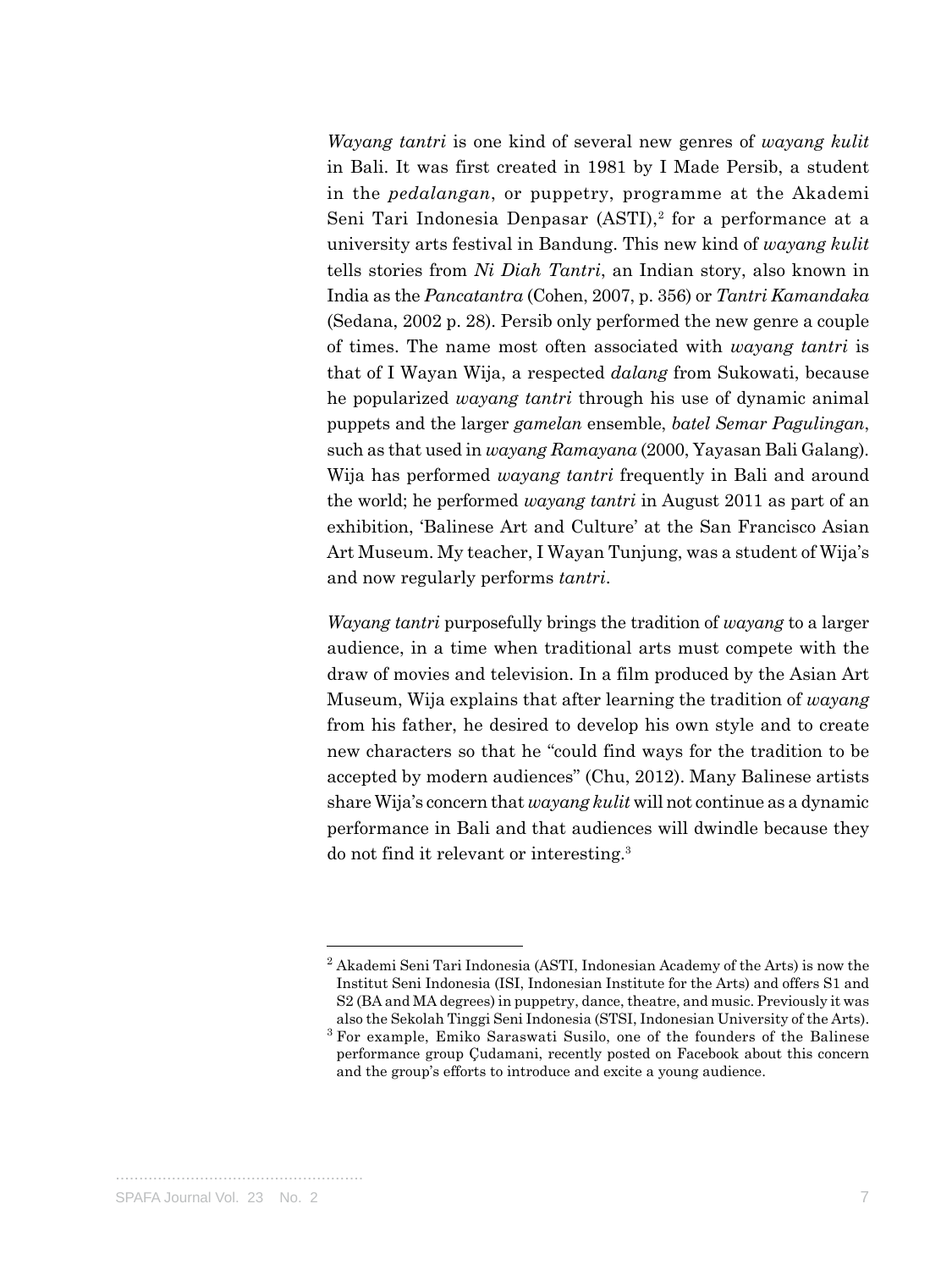To be successful in both religious and secular contexts, *wayang tantri* must negotiate a balance between innovation and tradition. Balinese professor and *dalang* I Nyoman Sedana describes several criteria for understanding a contemporary *wayang* performance or as he terms it: *wayang kontemporer*. Sedana's criteria help situate the relationship between tradition and innovation that is happening within Balinese *wayang kulit*. The first type of change that Sedana notes is altering the technical requirements of the performance, for example using an electrical light instead of the traditional oil lamp or *blencong*, or instead of a single *dalang* manipulating all of the puppets, many different performers might manipulate and voice the puppet characters. The next feature of *wayang kontemporer* are inventive designs in puppets that might include new characters, puppets capable of special effects, or puppets that create a coloured shadow. The performance might also include puppets that serve as scenery or multi-media projections together with videos of other performances or actors using their bodies to cast a shadow on the screen. All of these elements together create visual spectacle that excites the audience, even in the opening descriptive scene, which in traditional *wayang kulit*, often "puts children in the audience to sleep" (Sedana, 2005, p. 78). In spite of all of these innovations, the "story and philosophy" of the performance "holds to tradition" (Sedana, 2005, p. 79).

Sedana describes the technical advances with the context of a kind of rupture to the fabric of Balinese society. The performance was part of a response to the 2002 Bali bombings, which was meant "to release inhabitants of Kuta and Bali from the psychic damage of the blast and to restore a sense of harmonious well-being. While the performance was theatrically innovative and technologically experimental, it rose from the traditional root of theatre in Balinese culture. *Wayang*'s exorcist potential merged with modern artistic innovation to help make a shattered world whole" (Sedana, 2005, p. 74).

As the *pedalangan* programme often uses technology and other similar innovations in its *wayang* performances, ISI creates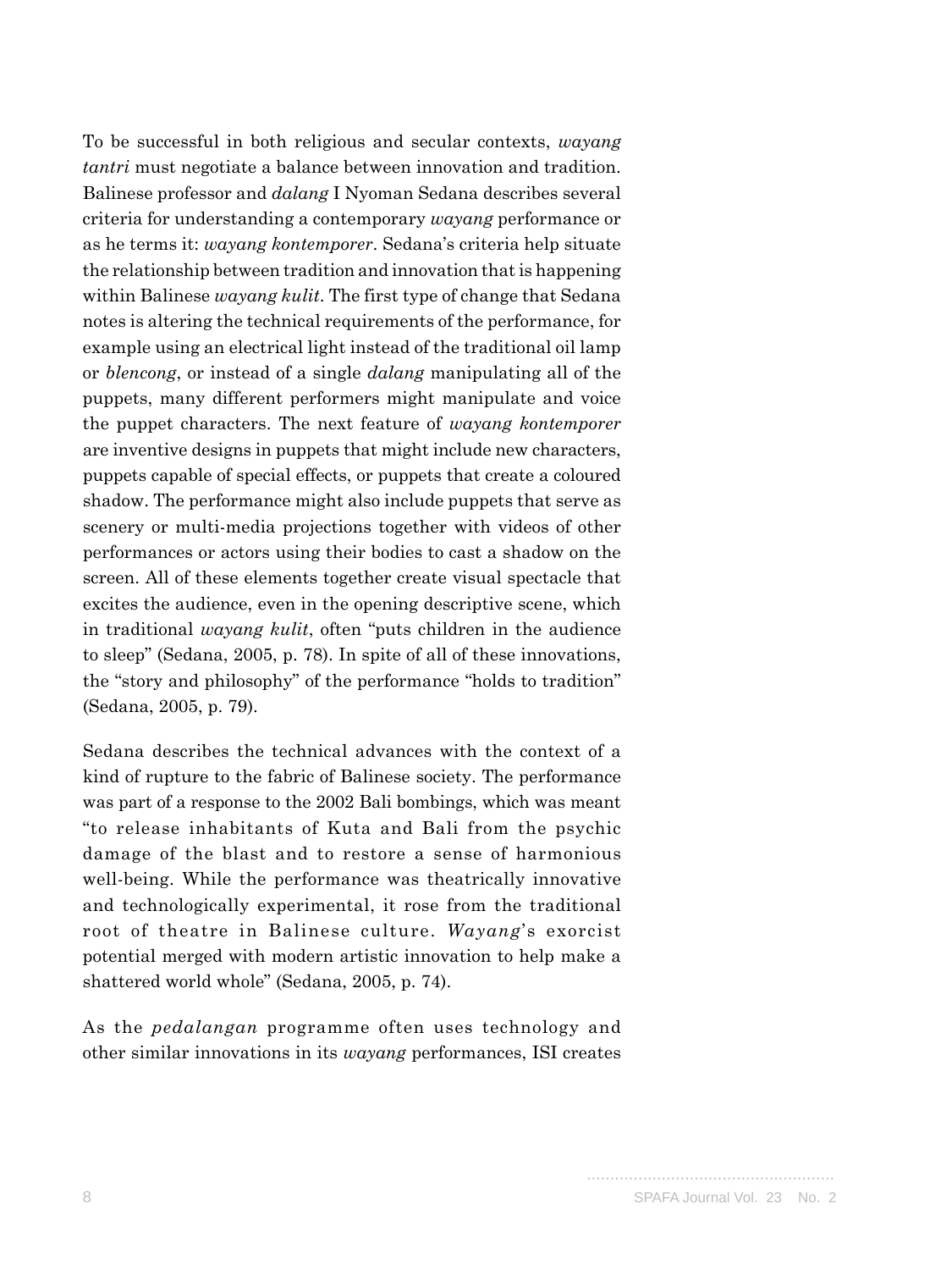these elements of performances as tradition through repetition. "Inventing traditions, it is assumed here, is essentially a process of formalization and ritualization, characterized by reference to the past, if only by imposing repetition" (Hobsbawm, 1983, p. 4).

In a separate publication, Sedana also describes the criteria used for judging a *wayang kulit* as tradition – including in what ways and how drastically the *dalang* can apply his creativity in the performance. This creative element in *wayang kulit* is called *kawi dalang*: "the creativity (*kawi*) of the puppet master (*dalang*)" (Leon and Sedana, 2007, p. 17). The primary aim of *kawi dalang* is that each performance must be new or different from the previous performance; a *dalang* cannot just give the same performance over and over or the audience would become bored. This requires a *dalang* to know enough stories, philosophy, and all other aspects of his art to please many different audiences in many different circumstances: "*Kawi dalang* demands that each performance changes in accordance with the fluctuating place-time-circumstances, *desa-kala-patra*" (Leon and Sedana, 2007, p. 17). Genre or form, which includes the set structure and various apparatus of performance, story, and character form the three primary elements that a *dalang* manipulates within a single performance (Leon and Sedana, 2007, pp. 25-27). Even though the *dalang* has quite a bit of leeway within each of these, the three elements must work together in harmony according to tradition in order for the performance to find favour with the audience.

*Wayang tantri,* according to these two different frameworks proposed by Sedana, negotiates a tenacious balance between contemporary and traditional *wayang* because it features technical innovations along with the traditions contained within *kawi dalang*. The next section builds upon Sedana's frameworks to analyse the performance through my experience of learning a particular story in exploring the ways *wayang tantri* negotiates the familiar and strange so as to both reify and expand the notions of tradition in Bali.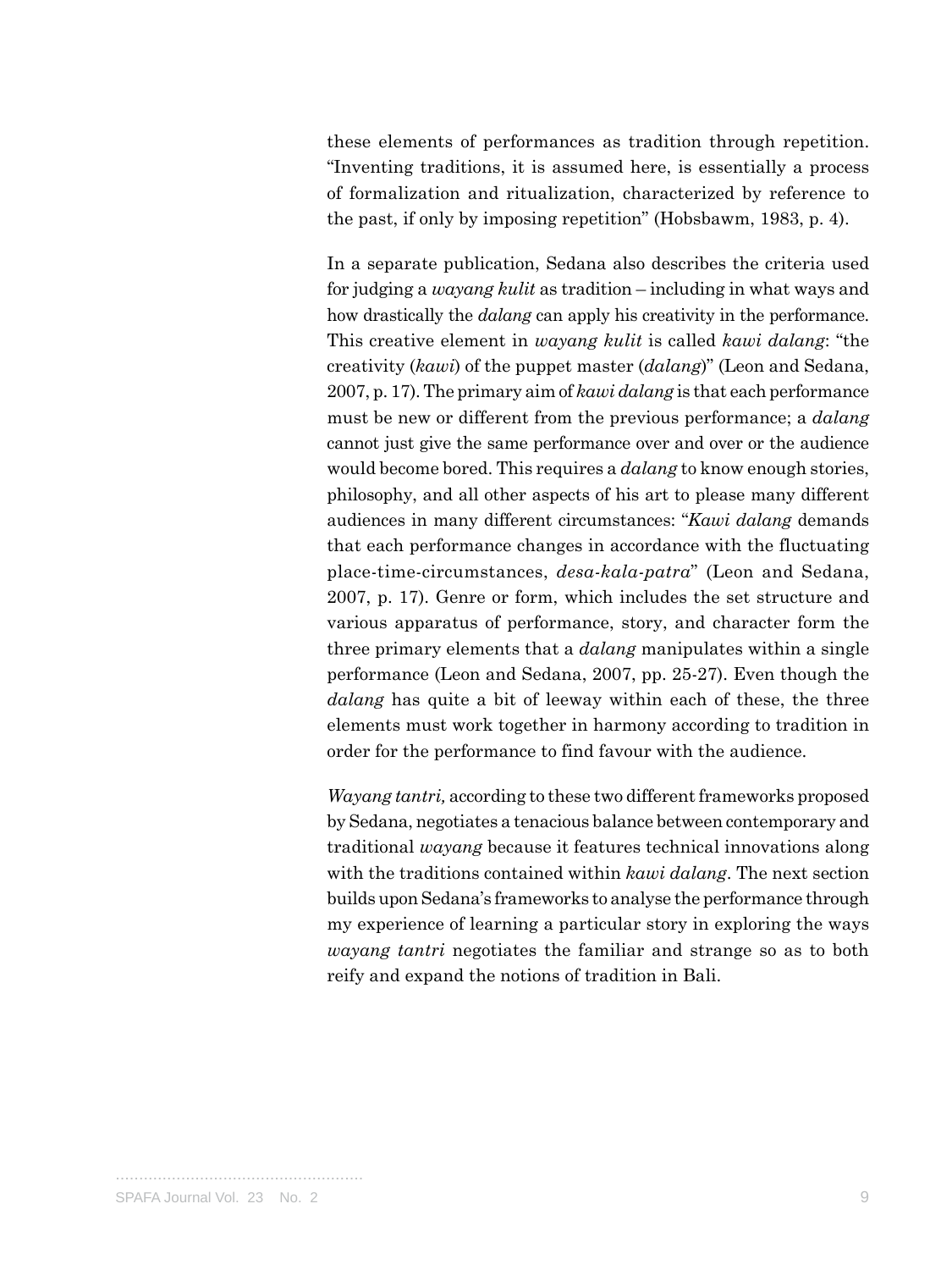### **Elements of Tradition and Innovation**

*Wayang tantri* is based on a story cycle originally from India that recounts the story about a girl named Diah Tantri who tells the king Iswaryadala stories about animals. Like *The Arabian Nights*, "*Tantri* encompasses a wide range of continuously superimposed stories within stories" (Sedana, 2002, pp. 28-29). The origins of the story appearing in Bali are unclear, but the Balinese have changed it to make it their own; Sedana notes, "local poets in Bali have superimposed numerous other tales in addition to and on top of the source material"  $(2002, p. 55)$ .<sup>4</sup> This kind of transformation is not unlike how the Balinese use *The Mahabharata* or *Ramayana*, also important religious texts in India, and have added or changed numerous characters and plots. The many elements of a performance of *wayang tantri* reflect current discourses of globalization and local and national identity that are negotiated within Balinese arts and culture.

The opening of the performance follows the same structure as other genres of *wayang kulit*, but also marks this performance as "different." The musical ensemble plays while the *dalang* prepares for the performance by giving offerings, reciting incantations, ensuring a good performance as well as protection from the gods, and readying the puppets. The *kayonan*, or "tree of life" puppet begins the performance by "dancing" on the screen – the movement summons the world of the play, like a god creating Earth out of nothing. The *kayonan* used in *wayang tantri* is different to the one used in other genres of *wayang kulit* (Figure 2). Pak Tunjung explained that he designed his *kayonan* so that it would be distinct from Wija's, and that the one he designed for me to use would be different from the other two. The basic shape is similar, but the details demonstrate

<sup>&</sup>lt;sup>4</sup> More definitive research on the origin of the story and how and why it gained popularity in Bali is needed, but outside the scope of this paper. For my purposes, it is enough that the story originated in India and was manipulated by the Balinese to make it theirs.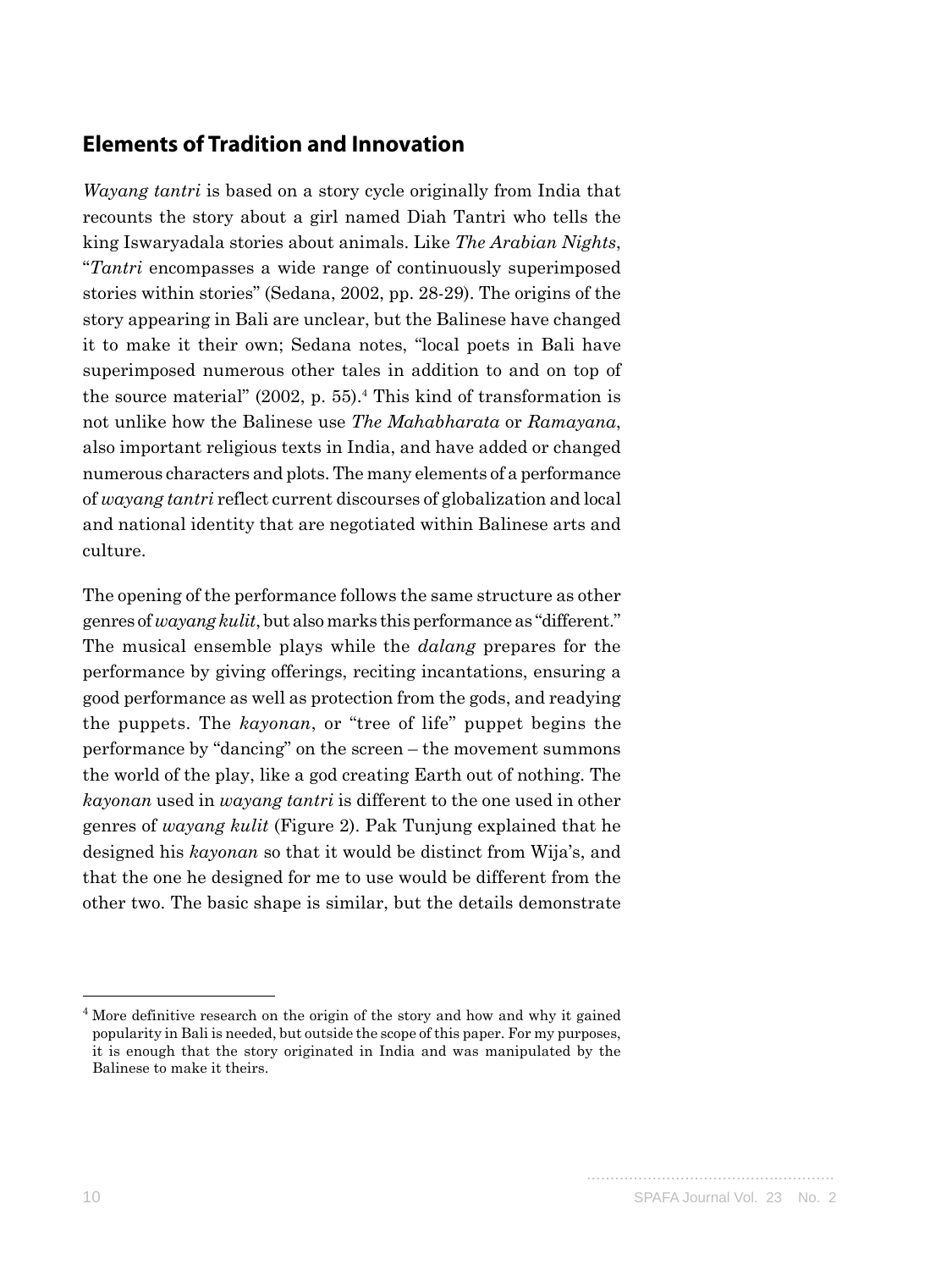the originality of the performance and the identity of the *dalang* performing the story. The design, music, and movements at the beginning of the performance create a greater emphasis on individuality and artistic voice than in other genres and performances of *wayang kulit*.



*Figure 2: Pak Tunjung holds the kayonan for wayang tantri.*

The opening of the performance establishes the sacred context of a *wayang kulit* performance. After the two dances of the *kayonan*, the *dalang* sings the *Alus Arum* (which accompanies the entry of the first puppet characters on the screen).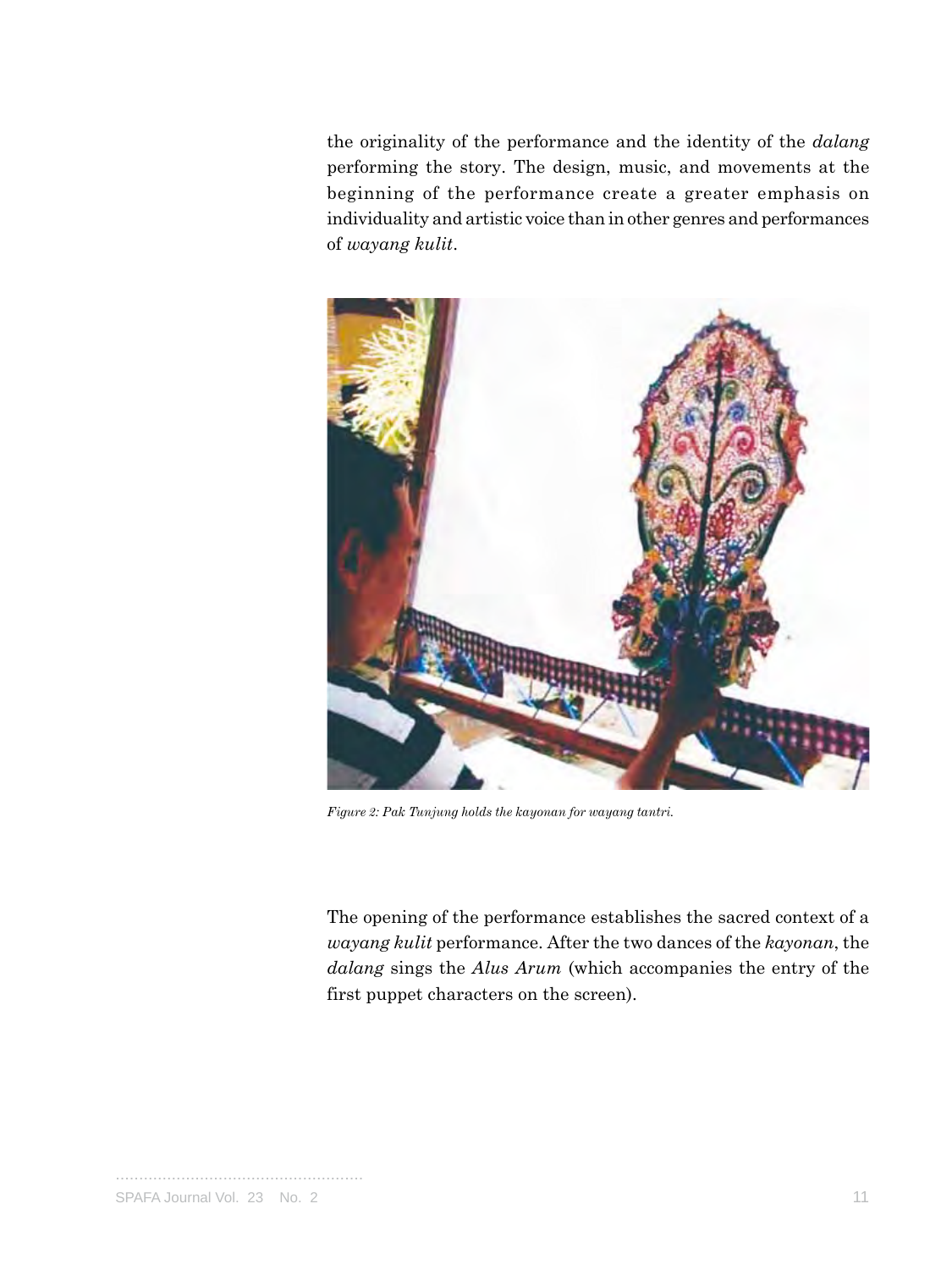*bujangga anom kemalingan* "a young priest is confused"

*genta hilang muang pustaka* "[he forgot his] bell and [his] scripture disappeared"

*apan masaning mamuja* "since he is praying/worshiping"

*sangkania karia menangis* "that's why he is still embarrassed"5

The text invokes a performance or ritual mishap, the priest does not have or has forgotten the scripture he is supposed to recite. Such an incident would be disastrous for a Balinese person because great importance is given to language both written and spoken. Leo Howe comments that, in Bali, language provides the means to connect the mortal and ancestral worlds, and that "maintaining correct linguistic usage in relation to deities and ancestors is vital to safety and prosperity, since inappropriate words can bring misfortune" (2001, p. 92). The performance thus begins in uncertainty; the ritual might go wrong; and the priest is embarrassed. Compare that with the *Alus Arum* at the opening of *Arjuna Tapa*, a popular *wayang parwa* story:

*rahina tatas kemantian humuni* "Every morning the *gamelan* music begins to play"

*mredanga kala sangka gurnitan tara* "The voices of the instruments are beautiful to hear."

*gumuruh ikang gubar bala samuha* "The sound of the crashing cymbals brings everyone together."

<sup>5</sup> Translation by I Nyoman Sedana.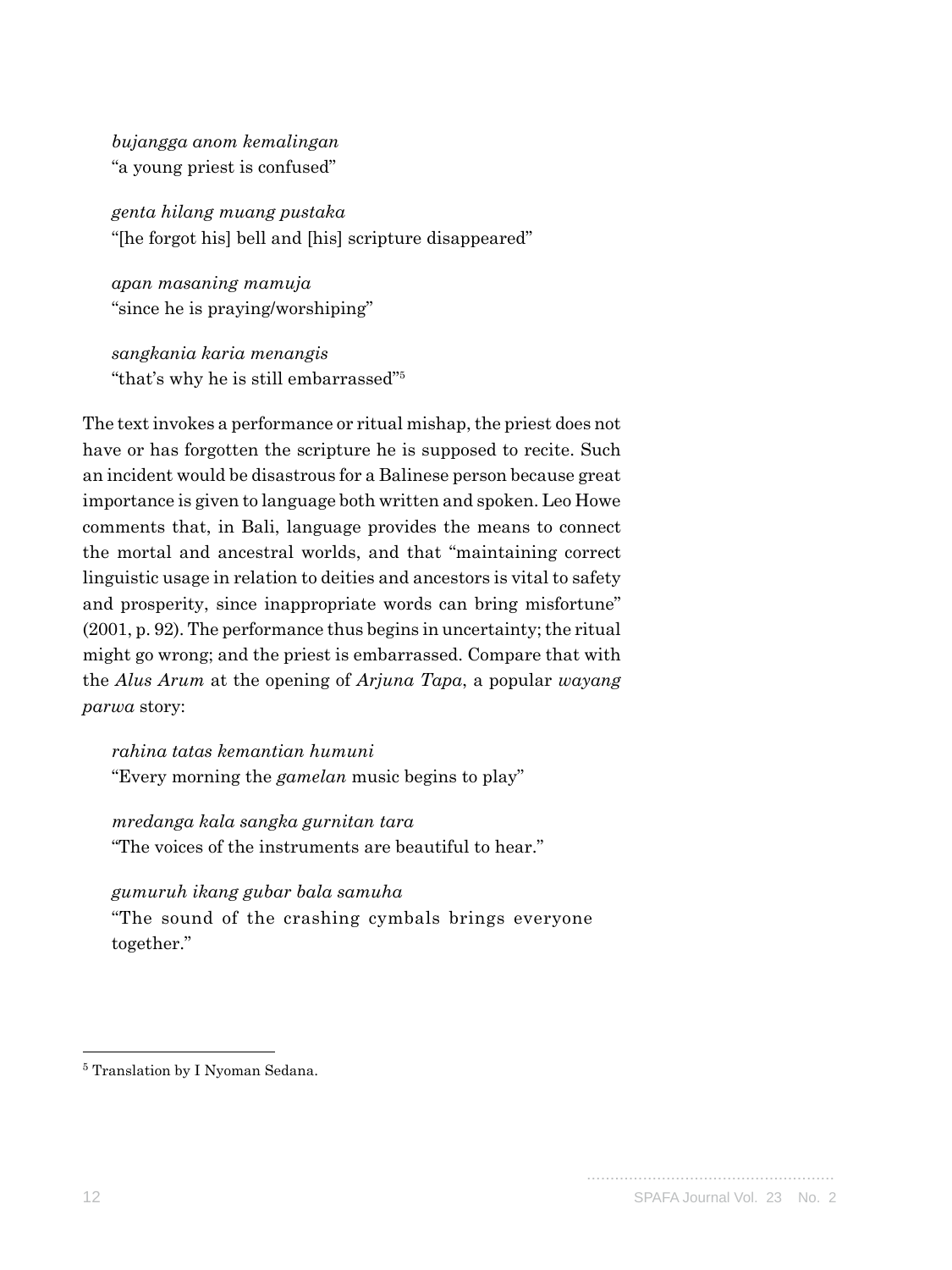*mangkata pada nguwuh seruh rumuhun* "And the one with the thunderous voice progresses to the front of the line."

*para ratu sampun ahyas asalin* "The kings change into their grand clothes."

*lumanpaha pada hawan rata parimita* "He who drives the chariot that is without compare."

Rather than ritual mishap, this opening describes how ritual performance, expressed through the *gamelan* music, brings people together. The text also reinforces hierarchical social order because it is the kings who come to the front in "grand clothes" and a chariot "without compare." The opening of *wayang tantri* suggests that the old social order might be changing, and rather than the stories of heroes and gods, a young girl tells stories to a priest. The audience, however, is made to feel on edge; will change bring about disaster?

The "correct" performance of ritual remains a prominent theme throughout the story that Pak Tunjung taught. In the opening scene Sri Ajidharma, the king who lives in Malawa Palace, tells his servant Patih Madri that his people are miserable; a large ritual celebration must be planned to bring happiness and prosperity back to the land. The king commands Patih Madri to lead an army into the forest to collect plants, flowers, roots, and animals to use for food, decoration, and ritual sacrifice. The servants, or *panasar*, Pengalasan and Pangkur, will accompany Patih Madri on his quest. They are excited about contributing to what they believe will be the "celebration of the century."

The second part of the performance begins with Pondol and Klenceng, the servants of the ogre king, Suramaya, talking about the work they do helping their king take care of the animals of the forest. They must feed, wash, and protect these valuable resources of the forest – hard and often thankless work. Pondol devises a plan to try and sell some of the cows from the forest to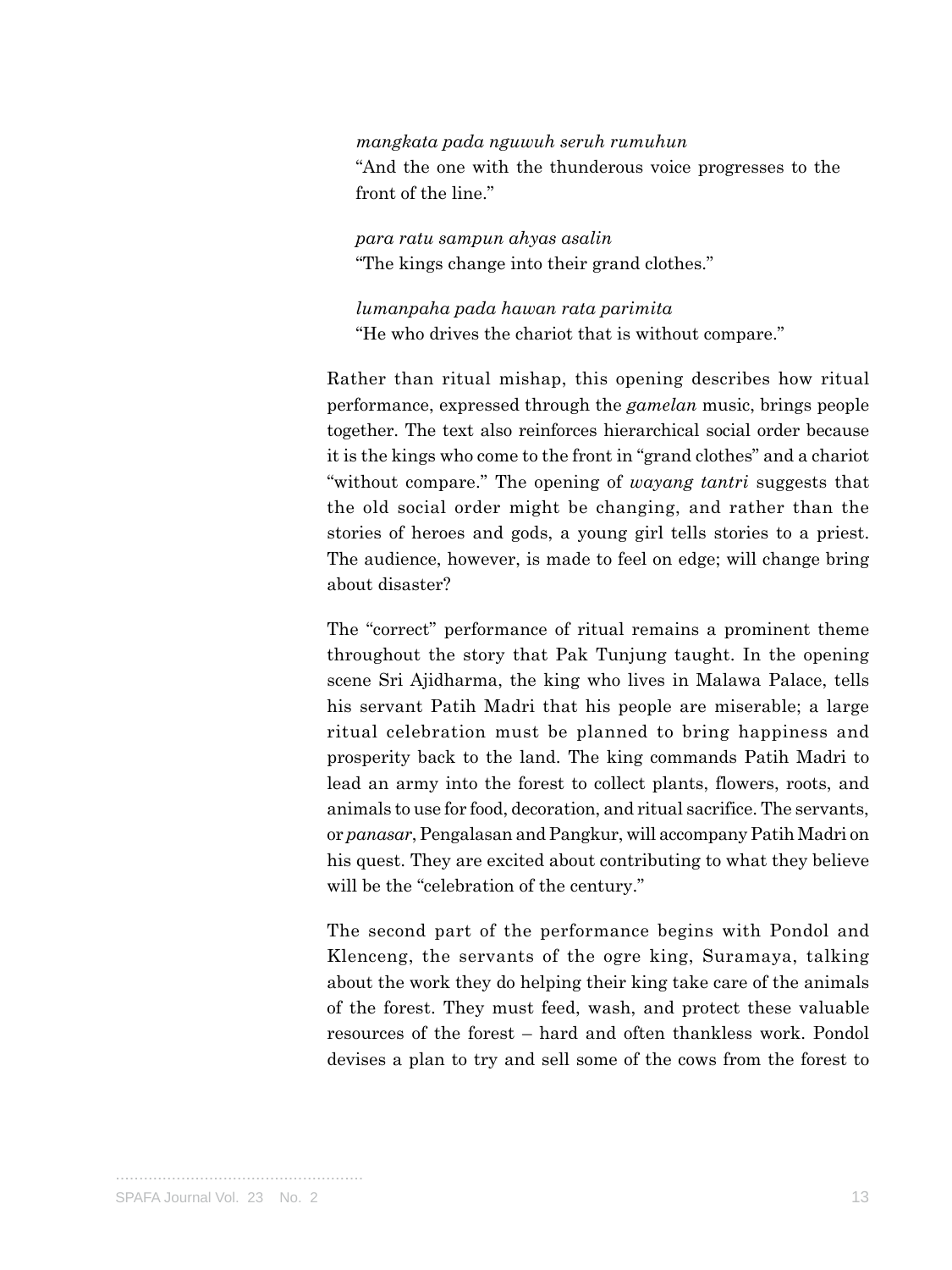have money for a vacation, but Suramaya warns that it is important to nurture the resources of nature and not squander them on something temporary like a vacation. "If you sell the cow now, what will you do in the future? A vacation only lasts a brief moment," Suramaya warns. Pondol reluctantly agrees, and he and Klenceng head to the forest. The next scene shows the many animals living in the forest: frogs, birds, tigers, cows, giraffes, elephants, monkeys, and many more. Several of the puppets are of animals that would not normally appear in Bali, like kangaroos, demonstrating the influences that frequent contact with people from many different countries has on the imagination of the Balinese. They incorporate these outsiders in their stories and their world. Finally, the scene returns to Pondol and Klenceng, but while they are talking, several animals dart past them, as if they are running from some danger. They hurry to warn their king of a possible threat.

The final scene of a *wayang kulit* often features a battle between the two opposing sides. Suramaya is angry that the neighbouring king is taking so much from the forest; he complains that it is wasteful. A long battle ensues between the soldiers and animals before Suramaya and Patih Madri finally meet to fight. At this moment, each says an invocation and their bodies change shapes. Suramaya becomes Rangda, a troubled witch from Balinese mythology, and Patih Madri becomes the Barong, or protector of the forest. Barong and Rangda battle, but there is no clear victor. At this point, a puppet representing the Buddha appears, floating high on the screen upon the *kayonan*, which is representing a cloud. Patih Madri appears, and after a short conversation with the Buddha, he is taken up and rides away in the cloud.

The main part of the story is over, but because much of the final action happens in Kawi, an ancient Javanese court language, the two *panasar* from the beginning of the story explain to the audience what happened. The final actions of the play serve to restore the ritual imbalance that is suggested by the opening lyrics used in the *Alas Arum*. The Barong is a central figure in the ritual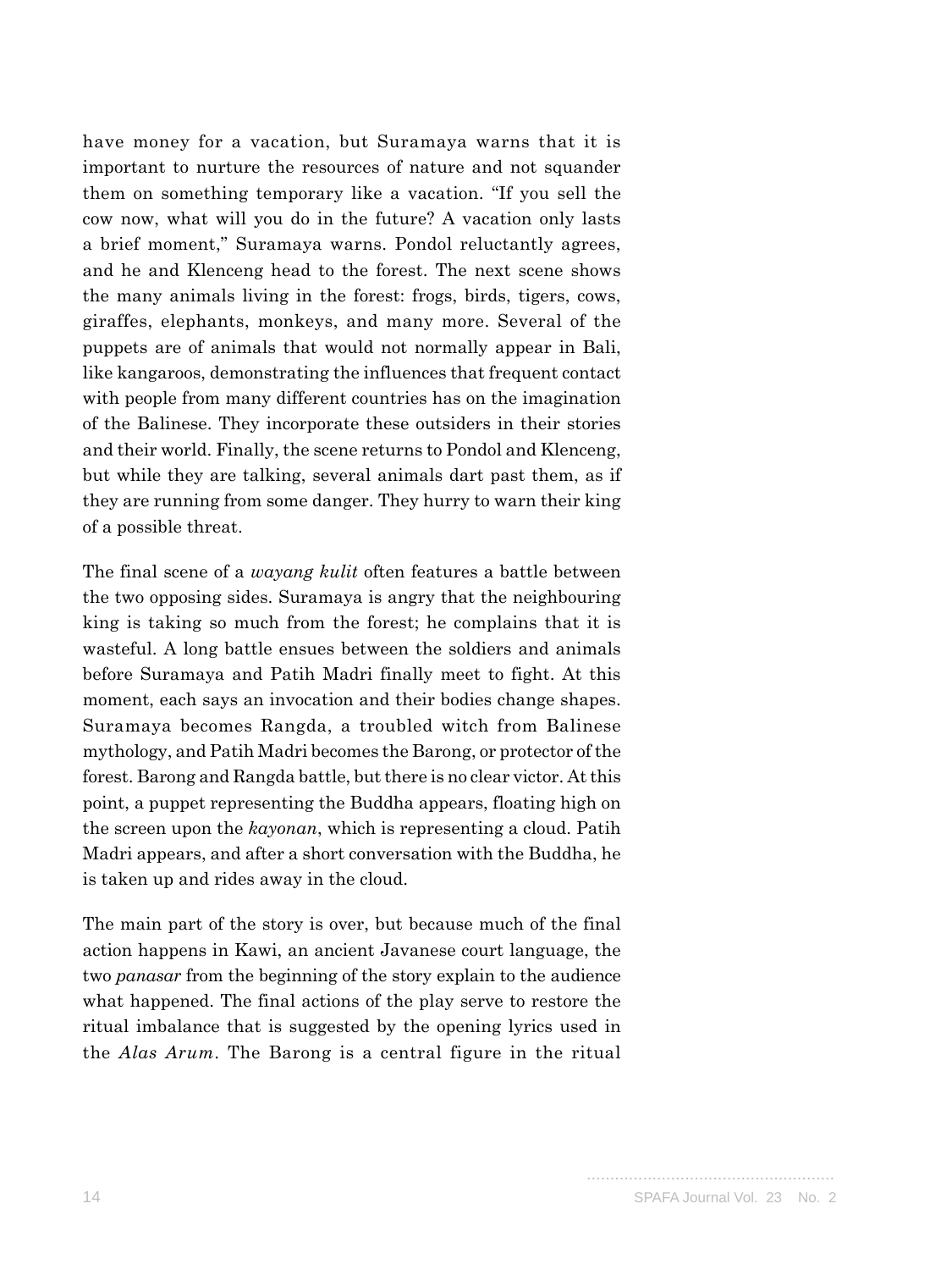performance of *Calonarang* where the Barong does battle with the evil witch Rangda. There is no winner; rather the purpose is to bring conflicting sacred forces into balance. The Barong and Rangda even sit side by side in the temple and share the prayers and offerings of the Balinese people (Figure 3). Their appearance at the end of the story invokes a restoration to balance within a specifically Balinese context. The story no longer belongs to India, or some other, but contains dominant symbols of Balinese spirituality.



*Figure 3: Masks for Barong and Rangda sit side by side in a temple in Ubud.* 

At the end of the play, the Buddha warns Patih Madri that the resources of the world are limited, and that it is preferable for people to express religious devotion in their heart rather than through the accumulation of things and animals for lavish meals or sacrifice. The scene of the Buddha together with the Barong and Rangda reflect how "tradition" is viewed after the bombings in a Kuta nightclub on October 12, 2002.

Many felt that the Balinese suffered this calamity because they had wandered too far from traditional values, religion, and culture and that in order to both heal and move forward, the Balinese must look to the past. This return to the past has been dubbed *ajeg*, a word that is difficult to translate directly, but emphasizes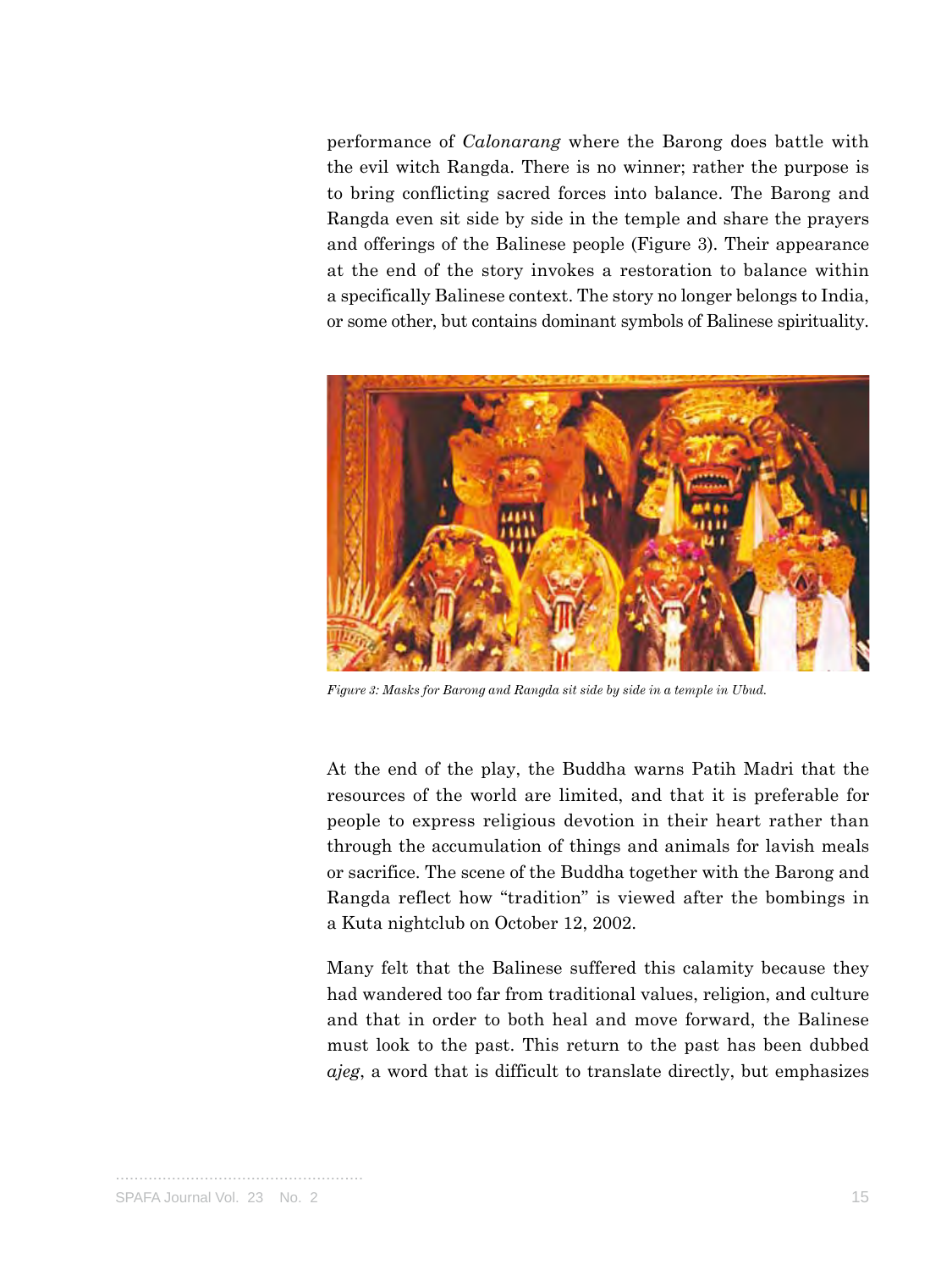a balanced harmony between all things, articulated in the Balinese concept *Tri Hita Karana*. The term has been invoked to justify architectural styles, religious imperatives, gender relations, political movements, and recently in actions against the large number of immigrants from other parts of Indonesia who are looking to share in Bali's thriving economy. It is not so much a longing to return to the past, but rather a desire for stability in an era of much change; and tradition becomes a litmus test and marker of that stability. These elements of the play express how Balinese society struggles to maintain a "Balinese" identity and values against many different forces including tourism, Indonesian nationalism, globalization, and modernization.

## **Tradition and Innovation – Learning to Perform**

Puppet movement and vocal intonation work to differentiate *wayang tantri* while serving to relate the play to a specific Balinese worldview. Howe explains that this happens most clearly through the voices and actions of the *panasar* characters, "while the [main] characters 'speak in Kawi' via the interventions of the servants 'they *mean* in Balinese", and are thus in a Balinese social and cultural world" (2001, pp. 92-93). Pak Tunjung taught me to negotiate Balinese aesthetics and tradition as I learned to give voice to these four characters. Examining this process reveals how Balinese artists negotiate tradition and innovation in creating a performance that is contemporary for their audience.

The ideal of balance, or that the existence of two opposite yet complementary halves compose a whole, is a pervasive and longstanding aesthetic for Balinese culture and cosmology. Stephen Davies asserts that balance is the primary criteria for judging whether something is beautiful, pleasing, or good, or in Balinese *becik* (2007, p. 21). Balance in Balinese art forms is not just a matter of symmetry, but rather it is how the proportions relate to both the human body and the cosmological configuration of the island. Balance, rather than finding expression through opposites, also recognizes a middle position between the two extremes, and much of Balinese ritual and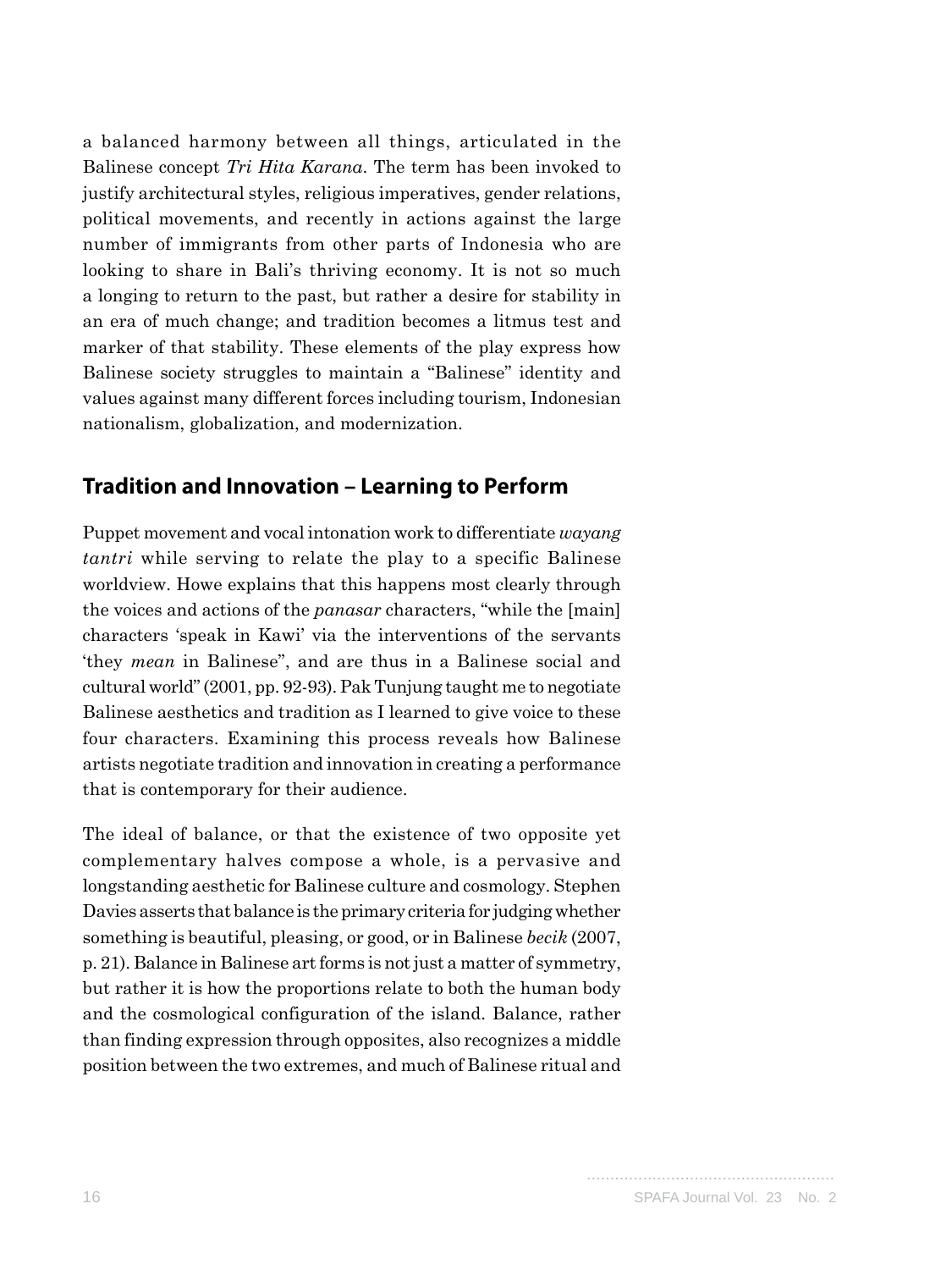performance strives to bring these extremes together in equilibrium. For example, temples are placed and designed in orientation to the ocean, mountains, and cardinal directions, linking sacred elements through position and proportion (James, 1973, pp. 145-148).

The aesthetic realization of balance within the puppets is better understood within the categories of *alus* and *kasar*. *Alus* roughly translates into "refined," and *kasar* is "unrefined." Many different features of the puppets communicate the personality of their characters to the audience. Characteristics of an *alus* puppet include a smaller, slim body, a head that is tilted downward, small or narrow eyes, a small mouth, and a small nose. The puppets' kinesthetic sphere of movement will also be smaller and more delicate. A *kasar*  puppet is often much larger, has big, bulging eyes, a large open mouth with teeth and/or a tongue showing, is looking straight ahead or upwards, and has a side stance. *Kasar* puppets move much more vigorously on the screen with large sweeping motions.

Pak Tunjung emphasized that it is important for the voices of the characters to match the puppet. The puppeteer must pay attention to the mouth of the puppet and how the puppet moves. This would determine the best way for developing the voice to create balance with the puppet. These puppets reveal how tradition and innovation work tangentially because these are new characters, and the voices do not depend as much on convention as the other voices for the *panasars*, or clowns, of the *Mahabharata*: Twalen, Merdah, Delem, and Sangut. When I learned the voices for those four, it was much more important to copy the quality and timbre of the voice that Pak Tunjung used as closely as possible. When learning the voices for the clowns in *wayang tantri*, he spent a lot more time explaining how to use the characteristics of the puppets to determine the voice. The character of Pengalasam (Figure 4) has a small head with a tiny nose sitting high above the mouth, therefore his voice sounds quite nasal and thin. In contrast, Pondal (Figure 5), his brother, has a very large, round, mouth area and his head is tilted up. Pak Tunjung explained that his voice should be deeper and come from the throat.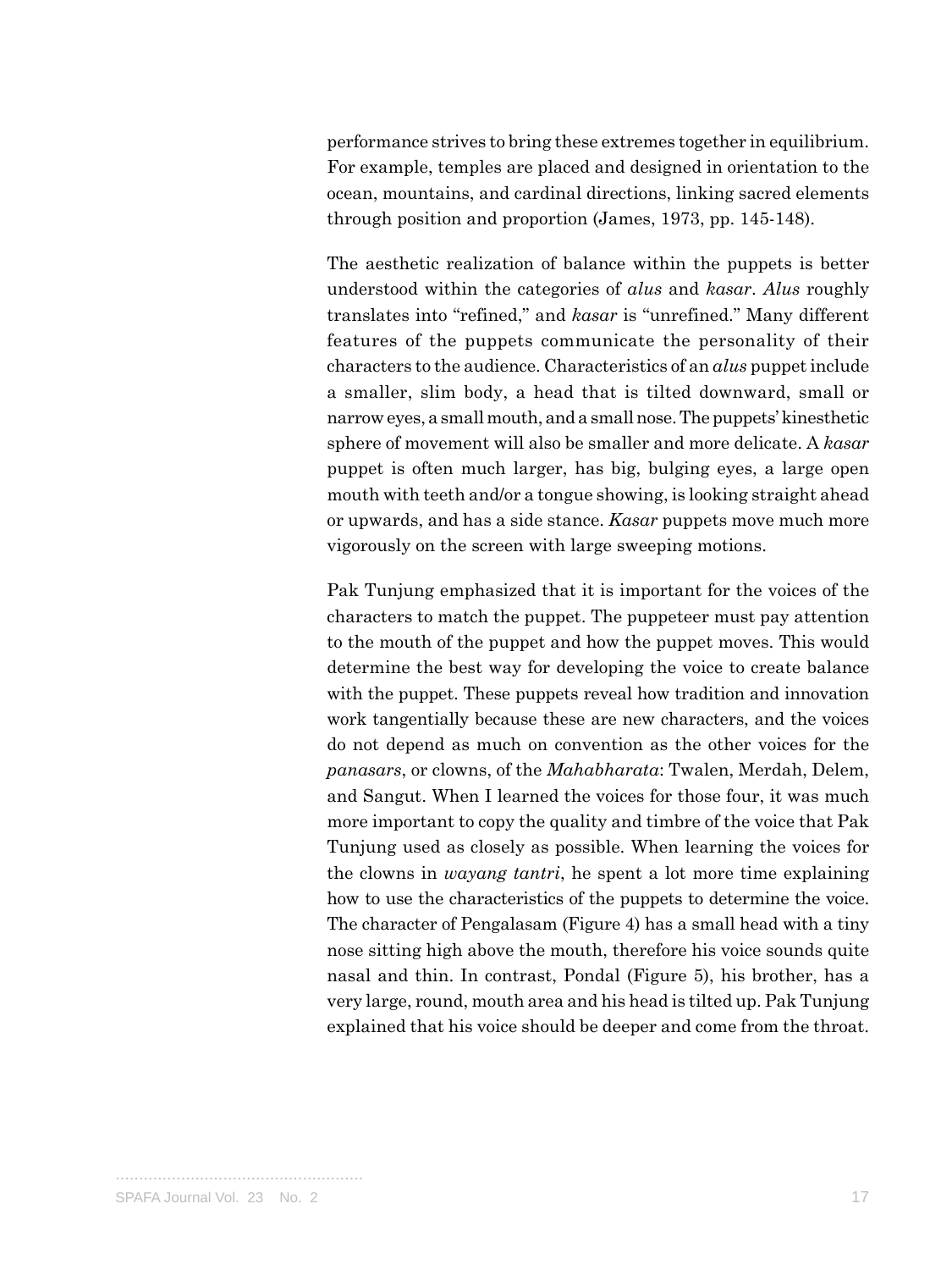



Figure 4: Pengalasam.

Figure 5: Pondol.



Figure 6: Pangkur.



Figure 7: Klenceng.

The leader of the two panasar who work for Suramaya is Pangkur (Figure 6), a surly character who dreams of a day when he does not have to work and can take a vacation. He has a very large face, and therefore has a deep kind of voice that sounds like he might have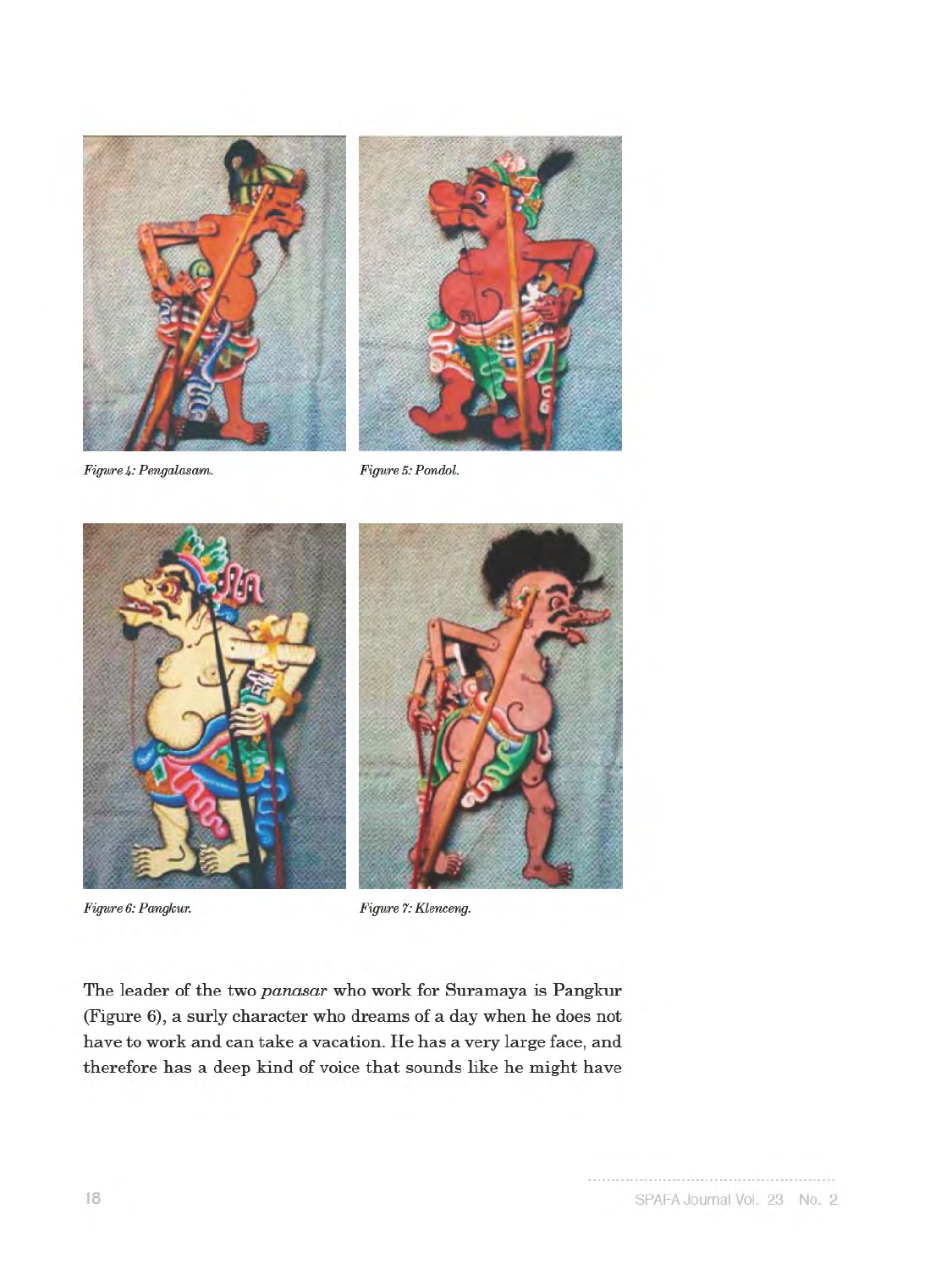been a smoker at one point in his life. His counterpart, Klenceng (Figure 7) is probably the most extreme example of how a voice should match the physical characteristics of the puppet. His leg kicks when he talks, making him appear unstable, and it is important that the rhythm of the voice is consistent with the movement, a kind of stutter. Klenceng's voice and movement match the personality of his character, which is shy and uncertain in contrast to the confident Pangkur.

Suramaya (Figure 8), the king of the forest, breaks with convention, and even though he is not a *panasar*, he has an articulated mouth, and speaks the language of the audience. His nose is small but his mouth is so big that it dominates his face. Suramaya's voice is high and gravely. When Pak Tunjung first heard my voice for Suramaya, he broke out into a big smile. "Perfect," he exclaimed, "just like Patrick from Sponge Bob Square Pants™. Don't change that!"

Pondal, Klenceng, and Suramaya are all puppets from the left side, or the *kasar* side, and often appear on the screen together, which means that another important part of the vocal performance

is making sure they are easily discernable between one character and the other. Pak Tunjung criticized one well-known *dalang* with regard to the similarity of the voices for his *panasar* characters. He felt that the audience would not always be sure who was talking unless they could visually see the character moving on the screen.



*Figure 8: Suramaya.*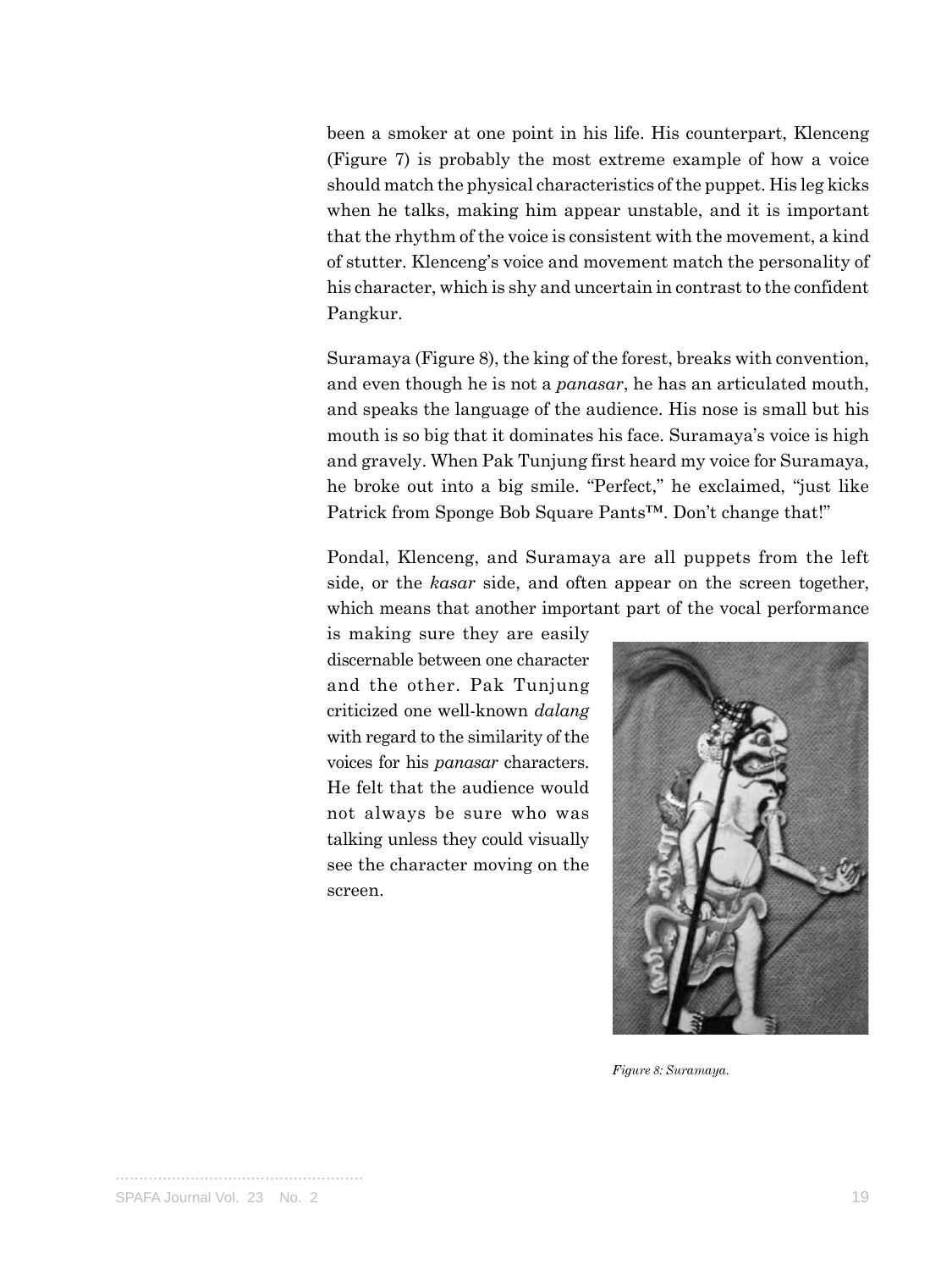### **Contemporary Traditions – Conclusions**

*Wayang tantri* demonstrates a kind of preservation and maintenance of culture that moves beyond Picard's "resilience" because it shows how the Balinese use the past to speak to the present in a kind of "invented tradition." The story and structure reflect many values and a return-to-tradition, as represented in the *ajeg* Bali movement. Suramaya could be working to protect the land from those who would sell it to make rice fields into villas. Through language and mythic figures (such as the Barong and Rangda, and the Buddha), the performance promotes a hierarchy based on religious values rather than old kingdoms. Balinese musicians Ida Wayan Ngurh and his brother Ida Wayan Oka Granoka, both renowned for their creativity and compositions, remark that new forms of music and performance only come from exploring "the music's roots in ritual and spirituality" (Gray, 2011, p. 233). Locally, nationally, and globally, *wayang tantri* embodies that kind of invention – making a modern *wayang* for a modern Balinese audience.

## **References**

- Allen, P and Palermo, C (2005) *Ajeg Bali*: Multiple Meanings, Diverse Agendas. *Indonesia and the Malay World* 33(97): 239-255.
- Anderson, B (2006) *Imagined Communities: Reflections on the Origin and Spread of Nationalism*. London: Verso.
- Bali Daily. (2012) I Made Bandem: Encouraging the Birth of Balinese Contemporary Arts. Available at: http://www2.thejakartapost. com/bali-daily/2012-06-06/i-made-bandem-encouraging-birth-balinesecontemporary-arts.html accessed on 2 September 2012.
- Bhabba, H K (1990) *Nation and Narration*. New York: Routledge.
- Chalmers, I (2006) *Indonesia: An Introduction to Contemporary Traditions*. Oxford: Oxford University Press.
- Chu, J (2012) *Bali Shadow Puppets I Wayan Wija for Asian Art Museum SF*. Available at: http://vimeo.com/30008012.
- Cohen, M I (2007) Contemporary Wayang in Global Contexts. *Asian Theatre Journal* 24(2): 338-369.